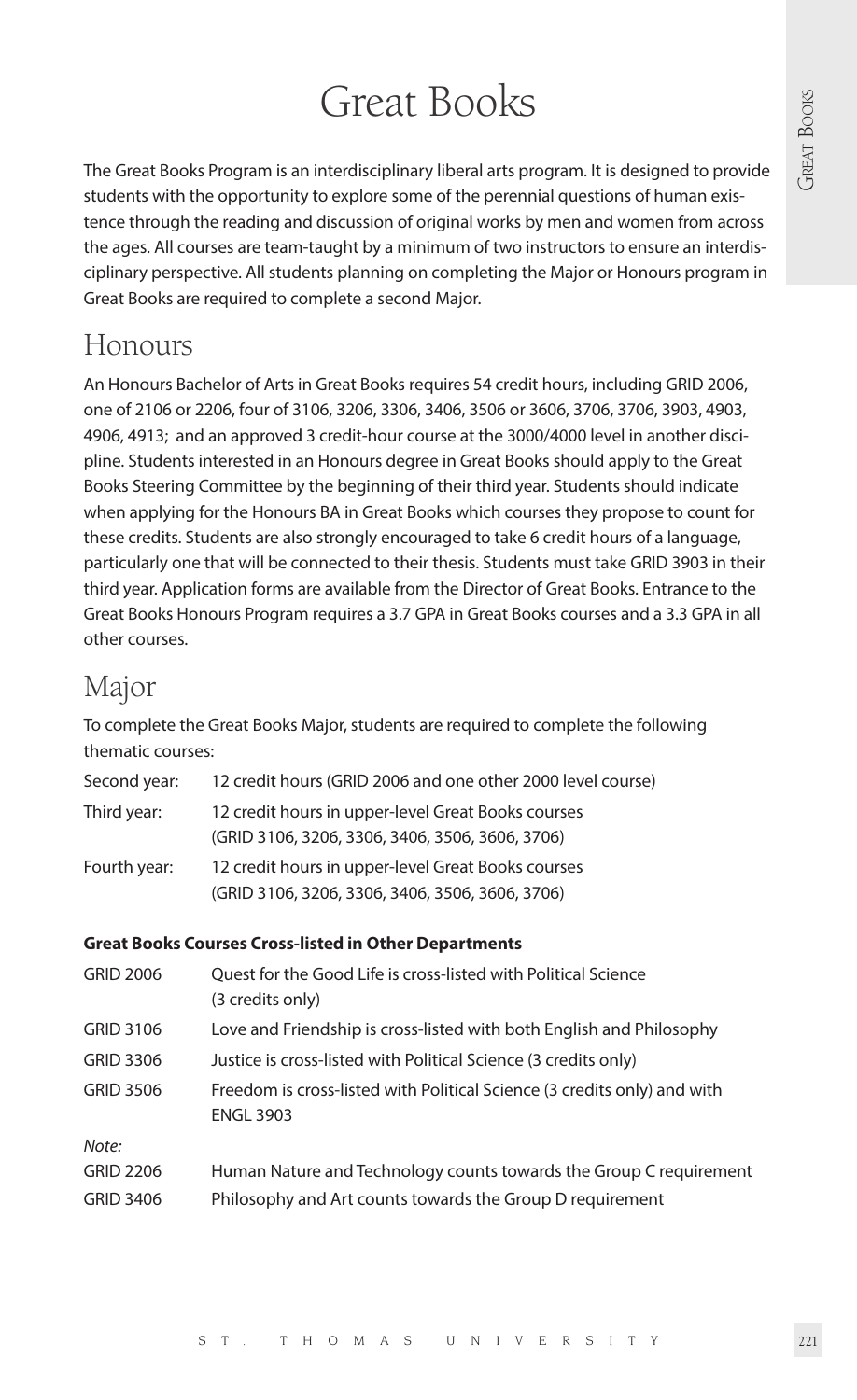# **GRID-1006. Introduction to Great Books**

This course, open to all students, is an opportunity to read and discuss books from a variety of disciplines as an introduction to the study of significant ideas, ancient and modern. Themes will include ideas of the good life, freedom, justice, friendship and others. Typically studied will be texts such as Plato's *Republic*, Malory's *Le Morte d'Arthur*, Shakespeare's *Hamlet*, and Austen's *Emma*. This course is not a required course for the Great Books Major and will not count towards the Major.

#### **GRID-2006. The Quest for the Good Life (HMRT 2206)**

This course is designed to approach the perennial issue of The Quest for the Good Life through the thoughtful reading of some of the greatest works in a variety of disciplines. The texts may include ancient and modern, all selected because they speak to and illuminate this theme. Texts will vary from year to year but will include works such as Aristotle's *Ethics*, the *Bible*, Machiavelli's *Prince*, and Camus' *The Plague*.

### **GRID-2106. The Quest for the Good Life II**

Building on the themes developed in GRID 2006, this course is designed to approach the perennial issue of The Quest for the Good Life through the thoughtful reading of some of the greatest works in a variety of disciplines. The texts will include ancient and modern, all selected because they speak to and illuminate this theme. Texts will vary from year to year but will include works such as Homer's *Odyssey,* Dante's *Divine Comedy*, Austen's *Pride and Prejudice*, and Wollstonecraft's *Vindication of the Rights of Women*. Prerequisite: GRID 2006, or permission of the instructors.

# **GRID-2206. Human Nature and Technology (HMRT 2216)**

This course will study the way in which diverse thinkers have considered the question of human nature. This question will be sharpened with a consideration of the way in which human beings considered as natural beings use and are affected by technology. Texts will vary from year to year, but may include works such as: Aeschylus' *Prometheus Bound*, Bacon's *New Atlantis*, Swift's *Gulliver's Travels*, Grant's *Technology and Empire*, Miller's *A Canticle for Leibowitz*, Heidegger's *The Question Concerning Technology*, Shelley's *Frankenstein*, Gaskell's *North and South*, Achebe's *Things Fall Apart*, and Sterling's *Holy Fire*.

#### **GRID-2306. War and Peace**

This course will investigate the causes and consequences of conflict through a close study of literature, philosophy, history, and political theory. The course will examine the political failures that lead to wars, the ways that human drives and interests manifest themselves within war, as well as the material, psychological, and spiritual costs of war. Texts may include Thucydides' *History of the Peloponnesian War*, Shakespeare's *Henry V*, Arendt's *On Violence*, and Woolf's *Mrs. Dalloway*.

#### **GRID-3106. Love and Friendship**

This course will explore the interrelated themes of friendship, love, and beauty. Each theme will be examined separately and as connected to the others. Ancient and modern texts will be used to examine the ways that different ages have addressed these fundamentally personal and yet common human experiences. Texts will vary from year to year, but may include works such as Plato's *Symposium*, Spenser's *The Faerie Queene*, Shakespeare's *Merry Wives of Windsor*, Rousseau's *Confessions*, Waugh's *Brideshead Revisited*, LeGuin's *Left Hand of Darkness*, Woolf's *Orlando*, and Bellow's *Ravelstein*. Prerequisites: GRID 2006, or permission of the instructors.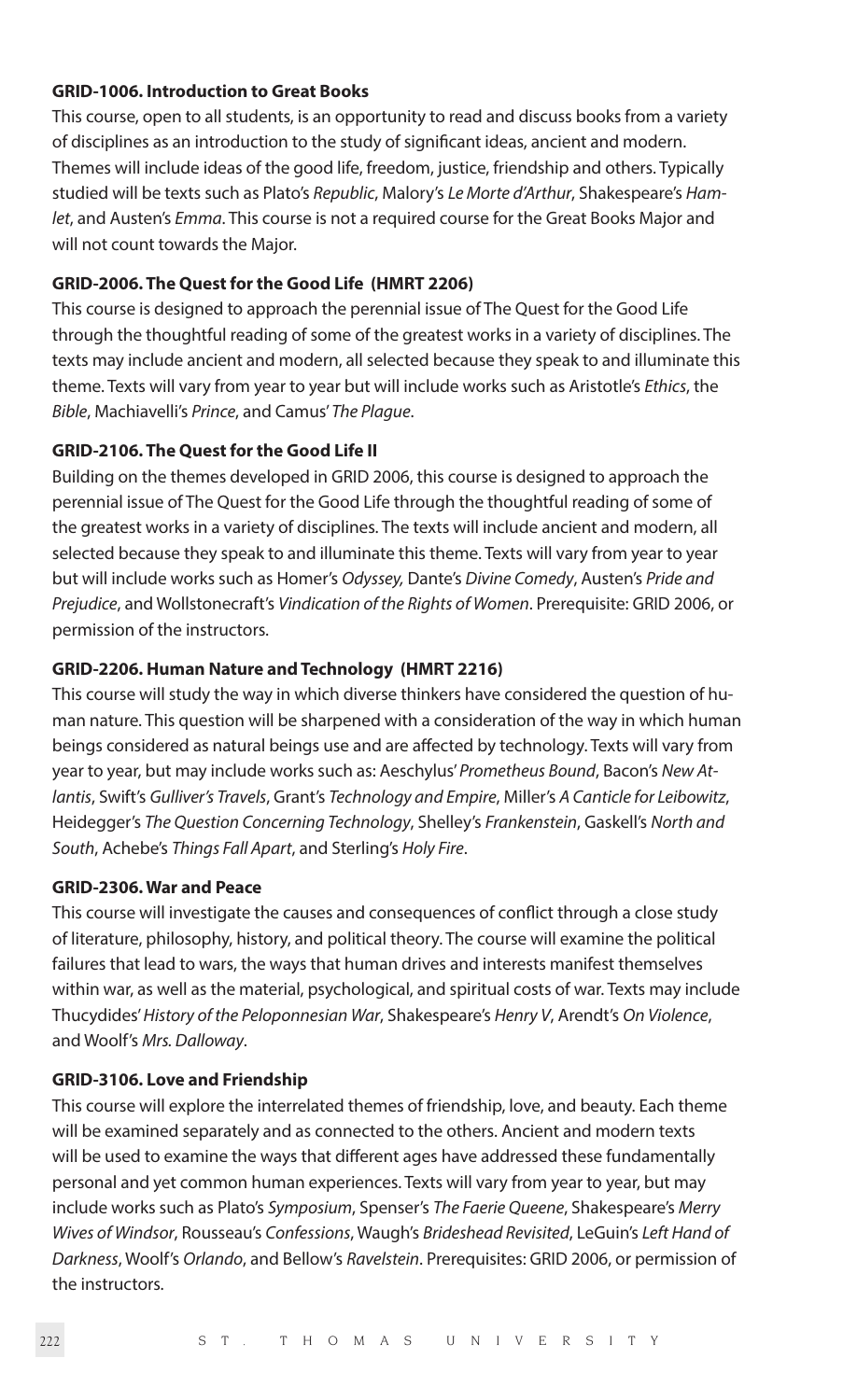# **GRID-3206. Nations and Borders**

This course will explore how humans use geographic, racial, and cultural categories to understand themselves and others. It is particularly concerned with how individuals define themselves as belonging to, distinct from, or in conflict with particular nations, cultures, or peoples. Students will explore themes such as nationalism, colonialism, exile, racism, slavery, and globalization. Texts may include *Exodus*, Shakespeare's *Othello,* Behn's *Oroonoko*, Kant's *Perpetual Peace*, Sears' *Harlem Duet*, and Fanon's *The Wretched of the Earth*.

#### **GRID-3306. Justice (HMRT 3206) (POLS)**

This course will explore the nature of human community and the question of justice. Themes to be addressed will include an individual's responsibility to others, the role of community in promoting human happiness, the manner in which we are both limited and fulfilled by justice, and the relationship of justice and law. Texts will vary from year to year, but may include works such as: Plato's *Republic*, Aquinas' *Summa Theologica,* Sayers' *Gaudy Night*, Shakespeare's *Julius Caesar*, Cary's *Tragedy of Mariam*, Marx's *The German Ideology*, and King's *Letter from Birmingham Jail*. Prerequisites: GRID 2006, or permission of the instructors.

#### **GRID-3406. Philosophy and Art**

This course will explore the relationship between philosophy, or the search for wisdom, and art. In particular, it will examine the relationship of human reason and imagination and the degree to which art can serve as a vehicle for truth. Texts may include Euripides' *Bacchant*, Plato's *Protagoras*, Aristotle's *Poetics*, Book of Revelation, Sidney's *Defence of Poetry*, and Hegel's *Aesthetics*. Prerequisites: GRID 2006 and GRID 2106.

# **GRID-3506. Freedom (HMRT 3216)**

This course will examine the nature of freedom in the context of human life and community. Questions to be addressed will include: To what extent are human beings free by nature? Should political communities promote freedom? What might be appropriate limitations on our freedom? Texts may include Sophocles' *Oedipus Rex*, Plato's *Crito*, Aquinas' *On Free Will*, Shakespeare's *Coriolanus* and Hegel's *The Philosophy of Right.* Prerequisite: GRID 2006.

# **GRID-3606. Faith and Reason**

This course will explore faith and reason as two ways by which human beings apprehend the truth, the fundamental object of our understanding. The nature and capacity of faith and reason as well as their relationship to one another will be explored through literary and philosophic texts that posit either one or both of these modes as the path to knowledge. Texts may vary from year to year, but normally the course will include works such as Aeschylus' *Oresteia*, *The Gospel of John*, Descartes' *Discourse on Method*, selections from Luther, and Kant's *Critique of Pure Reason*. Prerequisite: GRID 2006.

# **GRID-3706. Shakespeare and Politics (ENGL)**

This course will explore the works of Shakespeare in the context of Renaissance political thought as reflected in his plays and in early modern political texts. We will focus on the plays, although Shakespeare's non-dramatic works may be included, as well as modern film adaptations. Prerequisite: ENGL 1006, or permission of instructor.

# **GRID-3903. Honours Thesis Proposal**

The purpose of this course is to afford students interested in writing an Honours thesis the opportunity to develop a thorough proposal, including a substantial annotated bibliography. Students will work closely with their thesis director in developing and writing the thesis proposal. Classes will meet throughout the term to assess progress. Students will be required